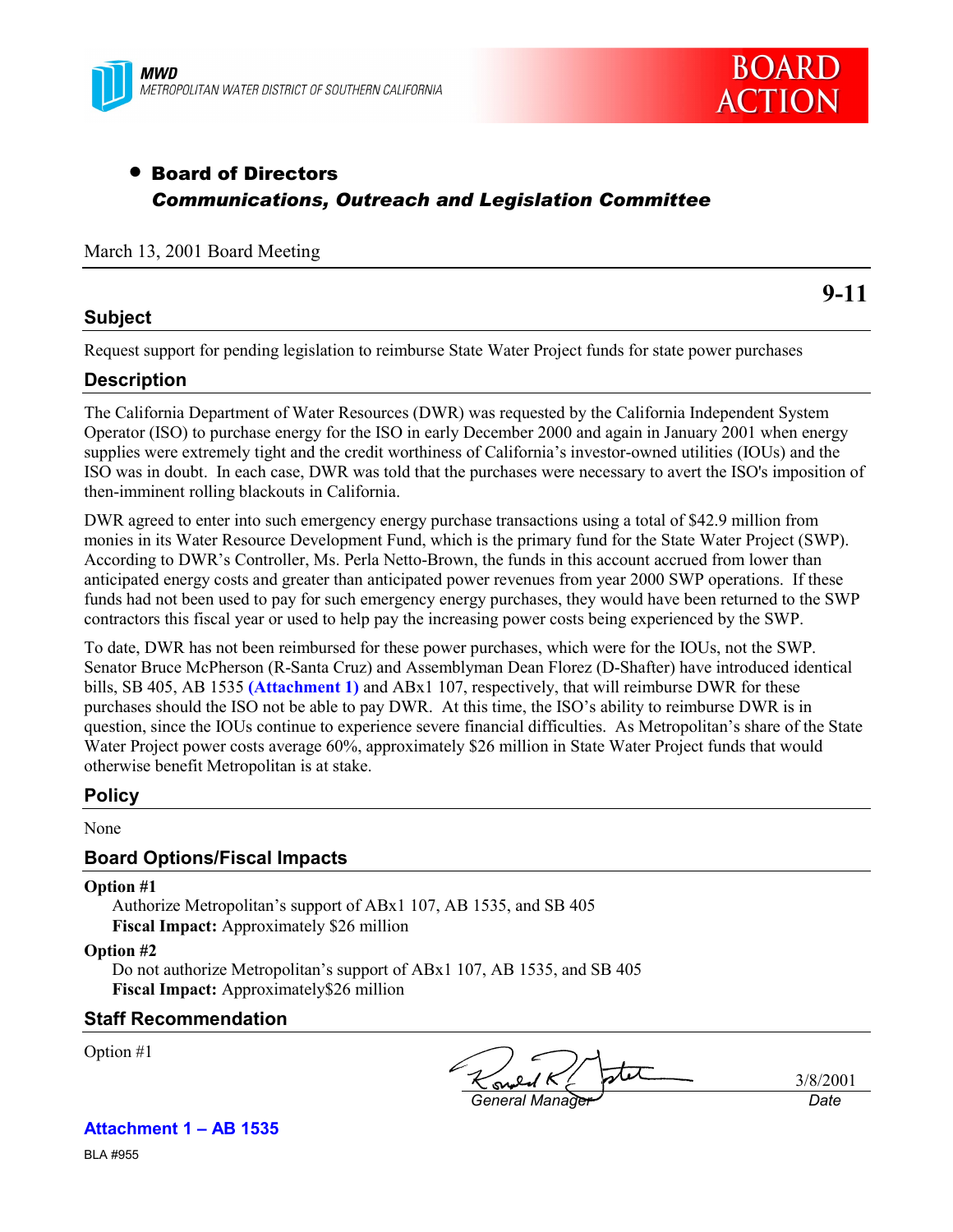CALIFORNIA LEGISLATURE—2001–02 REGULAR SESSION

# ASSEMBLY BILL No. 1535

#### **Introduced by Assembly Member Florez**

February 23, 2001

An act to amend Sections 80004, 80134, and 80200 of the Water Code, relating to electric power, and making an appropriation therefor.

#### LEGISLATIVE COUNSEL'S DIGEST

AB 1535, as introduced, Florez. Department of Water Resources: electric power.

Existing law authorizes the Department of Water Resources to enter into contracts for the purchase and sale of electric power in accordance with specified requirements and establishes the Department of Water Resources Electric Power Fund for the purpose of carrying out that authority. Existing law provides that the fund and the money in the fund are separate and distinct from any other fund and money administered by the department. Existing law requires the department to revise revenue requirements sufficient to provide, among other things, repayment to the General Fund of appropriations made to the fund and continuously appropriates the money in the fund for, among other purposes, that repayment.

This bill would provide that no payments or claims for payment arising from the department activities relating to the purchase and sale of electric powers pursuant to these provisions shall be obligations of or paid from any State Water Project funds. The bill would require the department to revise revenue requirements to provide, in addition, repayment to the California Water Resources Development Bond Fund for all power purchased after December 1, 2000, for the Independent System Operator using the fund in the event the operator fails to make

99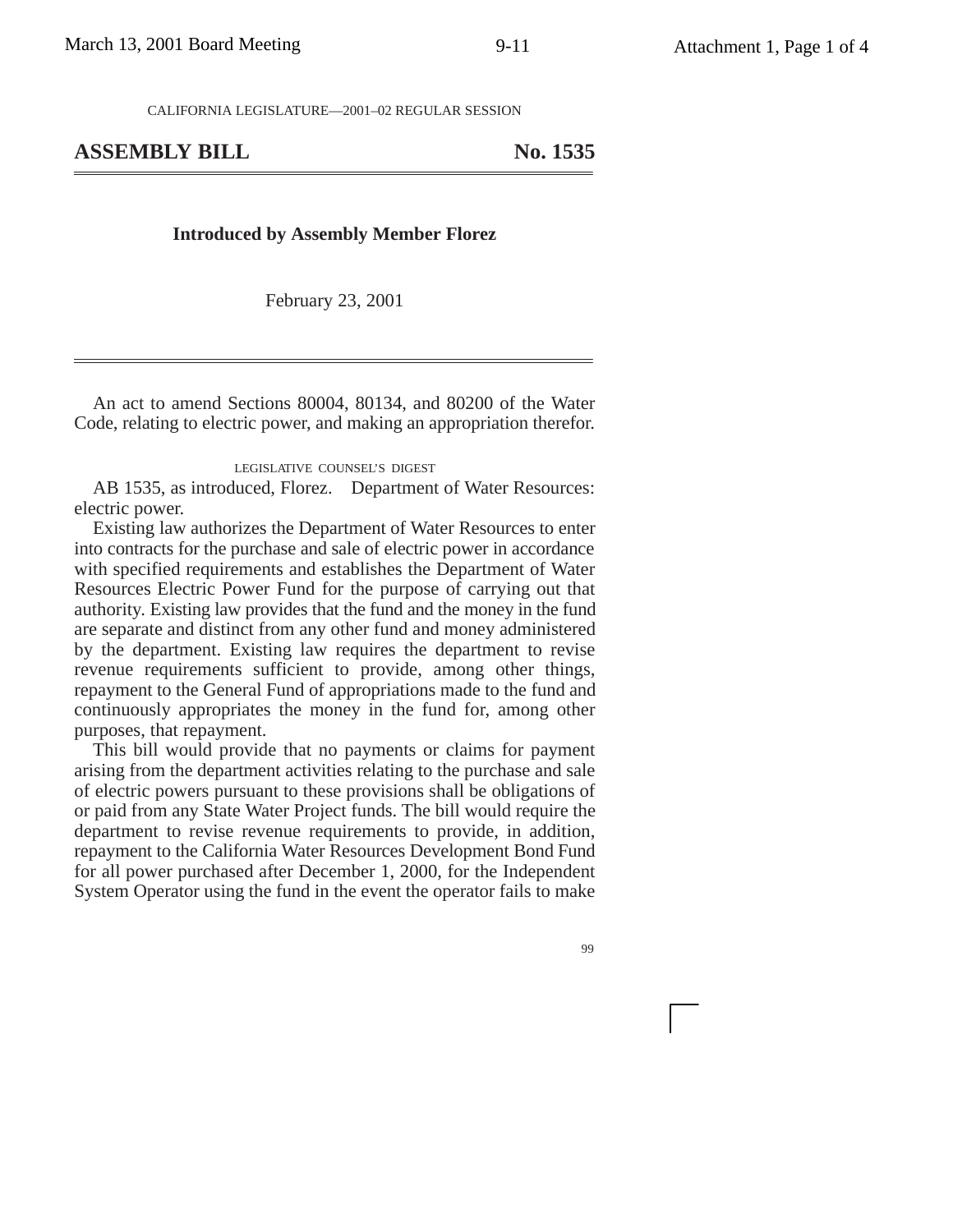#### **AB 1535 — 2 —**

timely payments and would continuously appropriate the money in the fund for that additional repayment purpose.

Vote:  $\frac{2}{3}$ . Appropriation: yes. Fiscal committee: yes. State-mandated local program: no.

#### *The people of the State of California do enact as follows:*

1 2 SECTION 1. Section 80004 of the Water Code is amended to read:

3 4 established under this division are within the scope of the primary 5 6 80004. (a) The powers and responsibilities of the department duties of the department, but are not governed by the provisions relating to the State Water Resources Development System.

7 8 *Power* Fund, established by Section 80200, and the money in that 9 10 (b) The Department of Water Resources Electric Purchases fund are separate and distinct from any other fund and money administered by the department.

11 12 *pursuant to this division are separate and apart from the State* 13 *Water Resources Development System, and the obligations* 14 15 16 *and distinct from the funds, moneys, and obligations of the State* 17 *(c) The contracts, obligations, and arrangements made incurred and funding of the contracts and arrangements pursuant to this division shall be maintained by the department, separate Water Resources Development System. No payments or claims for*

18 19 *payment arising from the department's activities pursuant to this division shall be obligations of or paid from any State Water*

20 *Resources Development System funds or moneys.*

21 22 23 24 25 SEC. 2. Section 80134 of the Water Code is amended to read: 80134. (a) The department shall, and in any obligation entered into pursuant to this division may covenant to, at least annually, and more frequently as required, establish and revise revenue requirements sufficient, together with any moneys on

26 deposit in the fund, to provide all of the following:

27 28 29 (1) The amounts necessary to pay the principal of and premium, if any, and interest on all bonds as and when the same shall become due.

30 (2) The amounts necessary to pay for power purchased by it and

31 to deliver it to purchasers, including the cost of electric power and 32 transmission, scheduling, and other related expenses incurred by

33 the department, or to make payments under any other contracts,

99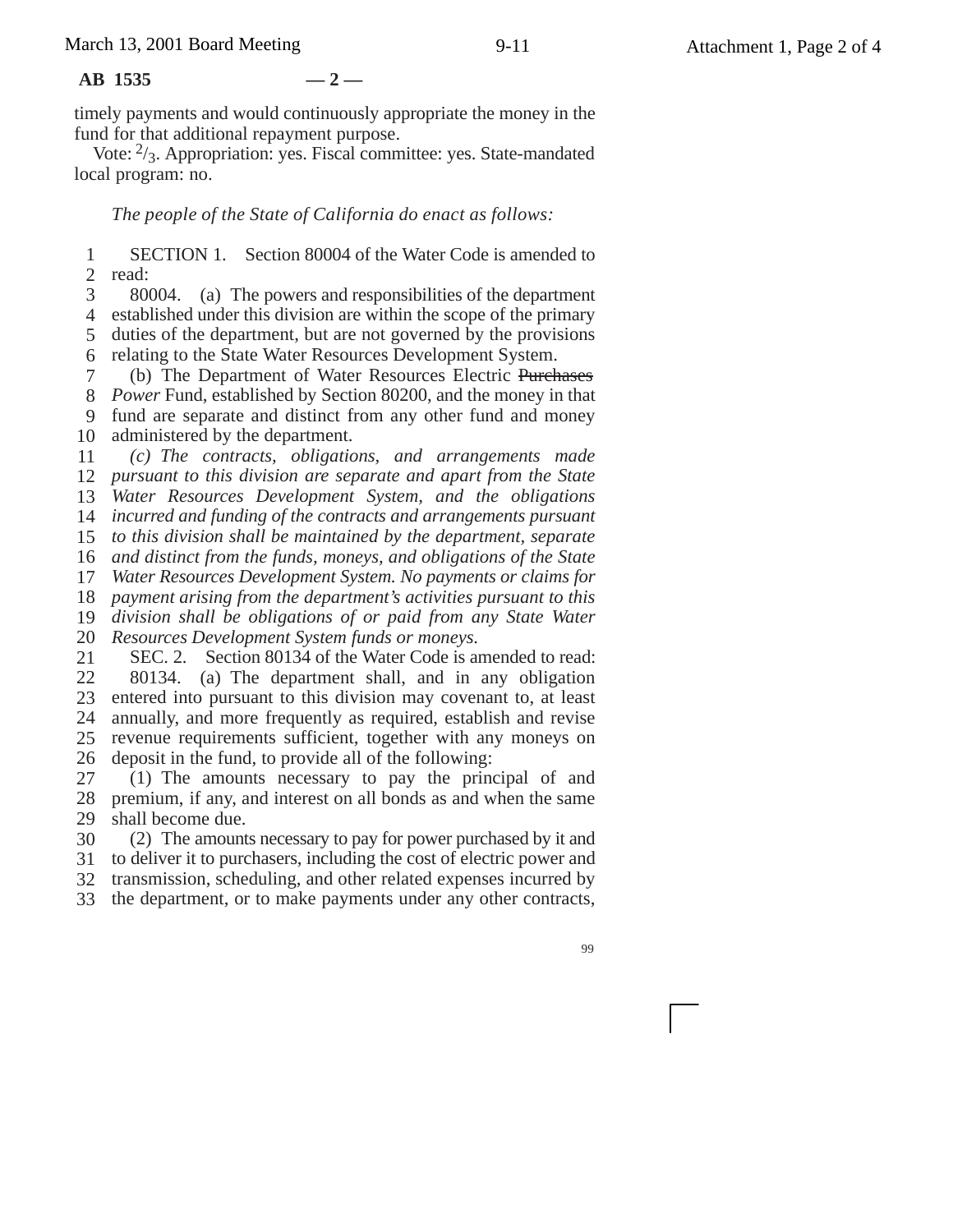#### **—3— AB 1535**

1 agreements, or obligations entered into by it pursuant hereto, in the

2 amounts and at the times the same shall become due.

3 4 (3) Reserves in such amount as may be determined by the department from time to time to be necessary or desirable.

5 6 7 (4) The pooled money investment rate on funds advanced for electric power purchases prior to the receipt of payment for those purchases by the purchasing entity.

8 9 10 11 12 (5) Repayment to the General Fund of appropriations made to the fund pursuant hereto or hereafter for purposes of this division, appropriations made to the Department of Water Resources Electric Power Fund, and General Fund moneys expended by the department pursuant to the Governor's Emergency Proclamation

13 dated January 17, 2001.

14 (6) *Repayment to the California Water Resources Development*

15 *Bond Fund for all power purchased after December 1, 2000, for*

16 *the Independent System Operator using the fund in the event the*

17 18 *Independent System Operator fails to make timely payments in accordance with its normal billing and repayment procedures.*

19 20 *(7)* The administrative costs of the department incurred in administering this division.

21 22 (b) The department shall notify the commission of its revenue requirement pursuant to Section 80110.

23 24 25 26 27 28 29 30 31 32 SEC. 3. Section 80200 of the Water Code is amended to read: 80200. (a) There is hereby established in the State Treasury the Department of Water Resources Electric Power Fund. Notwithstanding Section 13340 of the Government Code, all moneys in the fund are continuously appropriated, without regard to fiscal year, to the department, and shall be available for the purposes of this division. It is the intent of the Legislature that this fund be a continuation of the fund created in Chapter 3 of the Statutes of 2001 (SB 7 of the First 2001–02 Extraordinary Session).

33 34 shall be deposited in the fund. Notwithstanding any other 35 36 37 38 (b) All revenues payable to the department under this division provision of law, interest accruing on money in the fund shall remain in the fund and shall be used for the purposes of this division. Payments from the fund may be made only for the purposes authorized by this division, including, but not limited to,

39 payments for any of the following: